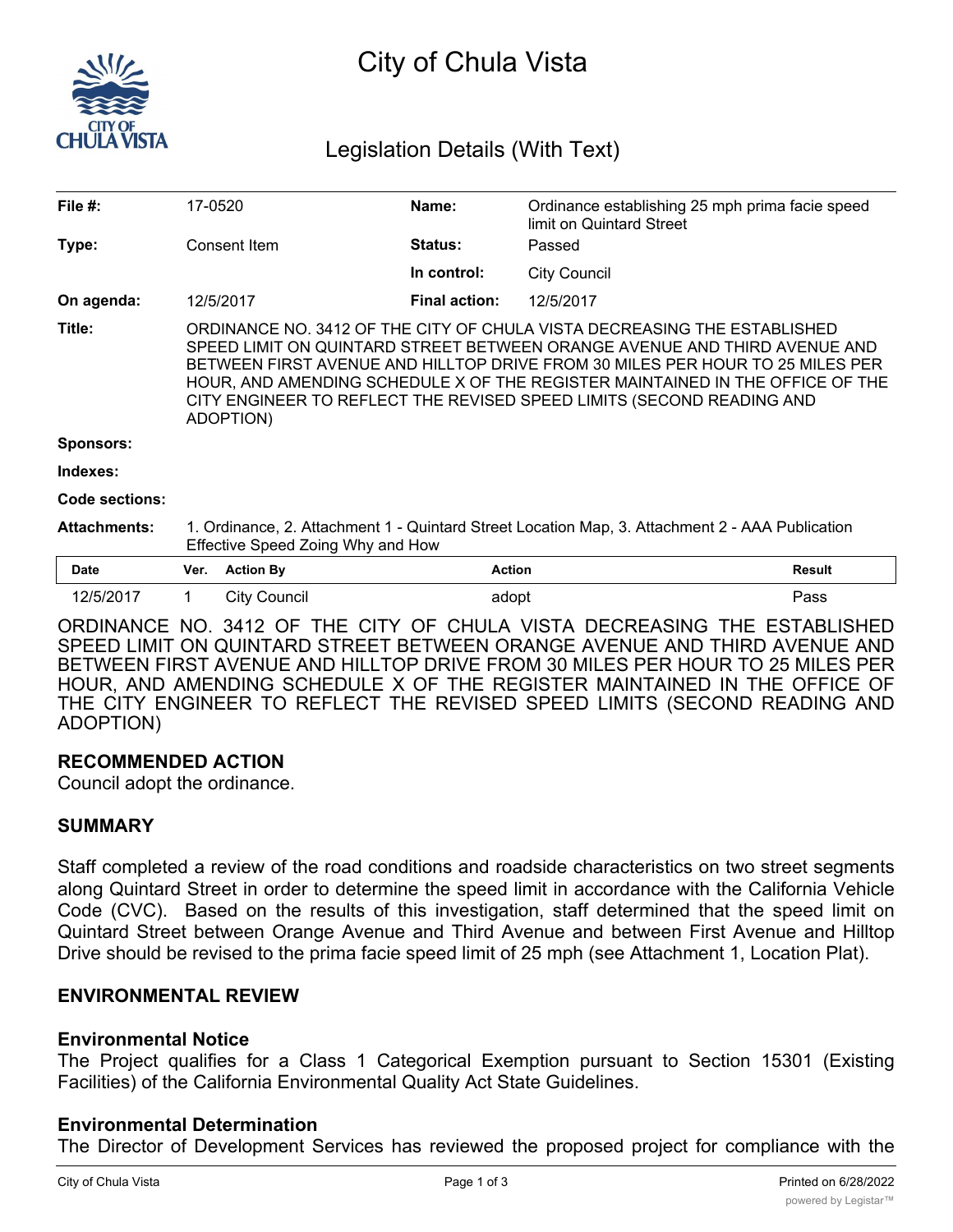California Environmental Quality Act (CEQA) and has determined that the project qualifies for a Class 1 Categorical Exemption pursuant to Section 15301 (Existing Facilities) of the State CEQA Guidelines. Thus, no further environmental review is required.

#### **BOARD/COMMISSION RECOMMENDATION**

The Safety Commission, at their meeting on September 6, 2017, unanimously concurred with staff's recommendations to declare a 25 mph prima facie speed limit on Quintard Street between Orange Avenue and Third Avenue and between First Avenue and Hilltop Drive.

#### **DISCUSSION**

Background:

The CVC establishes the prima facie speed limit for all streets in the State. The prima facie speed limit applicable to Qunitard Street is 25 miles per hour (mph). An Engineering and Traffic Survey (E&TS) is required to change the prima facie speed limits.

The CVC requires that local agencies review local speed limits every five to ten years to determine if the existing street segment speed limits require updating.

Currently, the existing posted speed limit on Quintard Street is as follows:

30 mph between Orange Avenue and Third Avenue 30 mph between First Avenue and Hilltop Drive

#### **CONCLUSION:**

Based on the existing road conditions, roadside characteristics and CVC, staff has determined that the speed limits on segments of Quintard Street need to be reduced. Sections 515 and 240 of the CVC define, a two-lane road, as a "residence or business" district as determined by the number of residences and businesses fronting the street. These two segments of Quintard Street qualify as "residence and business" district and, by statue per CVC Section 22352, also qualify for a 25 mph prima facie speed limit.

City staff recommends the City Council declare the proposed prima facie speed limits along Quintard Street as follows:

- · between Orange Avenue and Third Avenue, 25 mph prima facie speed limit
- between First Avenue and Hilltop Drive, 25 mph prima facie speed limit

## **DECISION-MAKER CONFLICT**

Staff has reviewed the property holdings of the City Council members and has found no property holdings within 500 feet of the boundaries of the property which is the subject of this action.